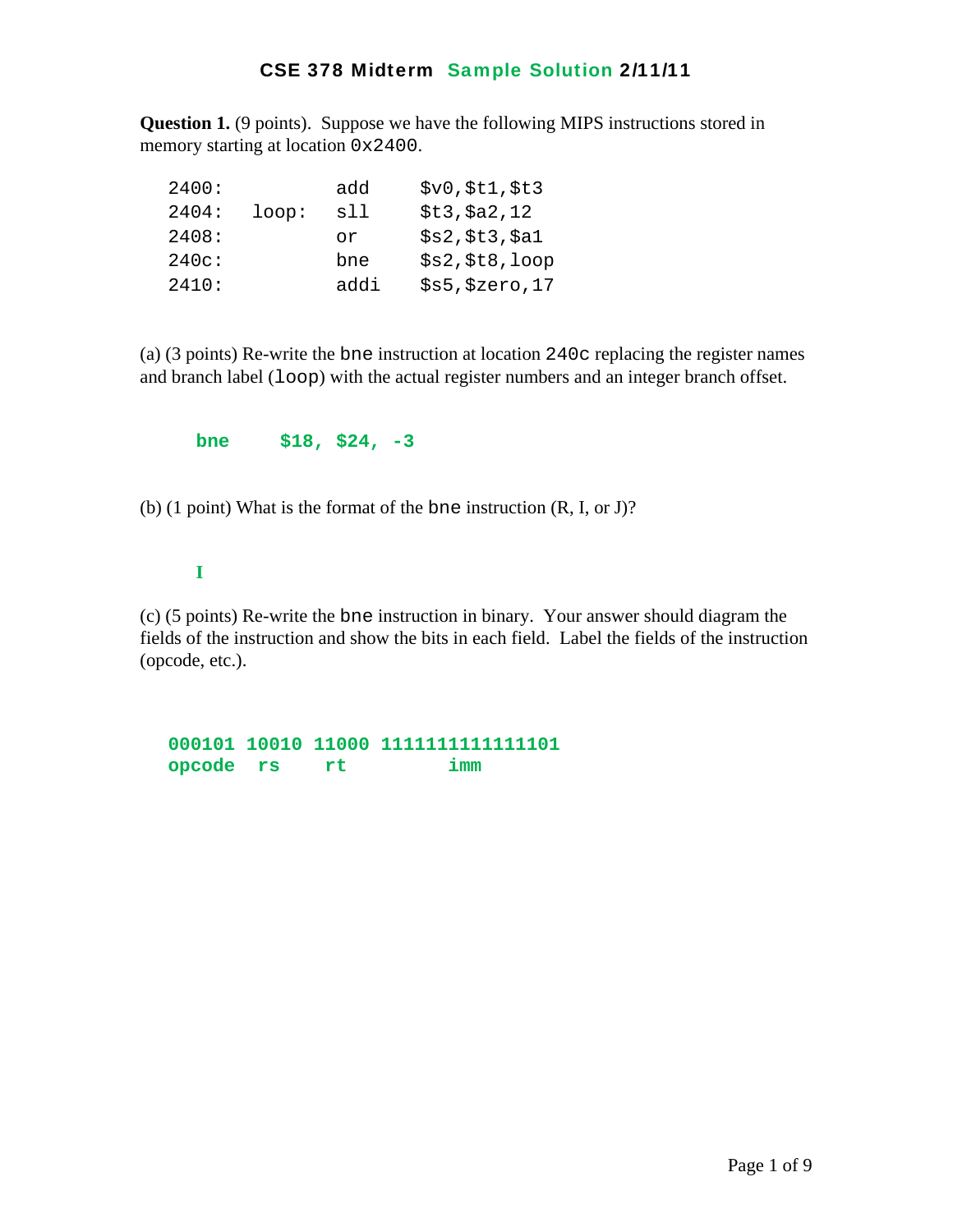**Question 2.** (12 points) For each of the following instructions, (i) indicate whether it is a real MIPS machine instruction or an assembler pseudo-instruction, and (ii) if it is a pseudo-instruction, write the corresponding machine instruction or instructions that would be generated by an assembler to perform the given operation. You can still use symbolic register names like  $$a5, $t2, etc.,$  in your re-written instructions; you do not need to translate those to the actual register numbers. If the original instruction is a real machine instruction you do not need to write anything under (ii).

(a)  $1i$   $$v0$ ,  $0x$ deadbeef (i) Instruction type: real (pseudo)

(ii) Rewritten machine instruction(s) if original code is a pseudo-instruction:

 **lui \$v0, 0xdead ori \$v0, \$v0, 0xbeef** 

**Note: addi could not be used instead of ori here because when 0xbeef is signextended to a 32-bit number it becomes 0xffffbeef and the resulting sum would be 0xdeacbeef. addi could be used if the operand of the lui instruction was 0xdeae and the second instruction was addi with an operand of 0xbeef.** 

(b) bge  $$s5, $a0,$  somewhere (i) Instruction type: real (pseudo)

(ii) Rewritten machine instruction(s) if original code is a pseudo-instruction:

 **slt \$at, \$s5, \$a0 # at=0 if \$s5>=\$a0 beq \$at, \$zero, somewhere** 

**Note: \$at is the only register that can be used to hold the result of slt. Other registers cannot be used unless the assembler knows that the value in the chosen register is not needed later, and there is no way it can know that.** 

(c) addi  $$sp, $s3, -17$  (i) Instruction type $\text{real}$ ) pseudo

(ii) Rewritten machine instruction(s) if original code is a pseudo-instruction: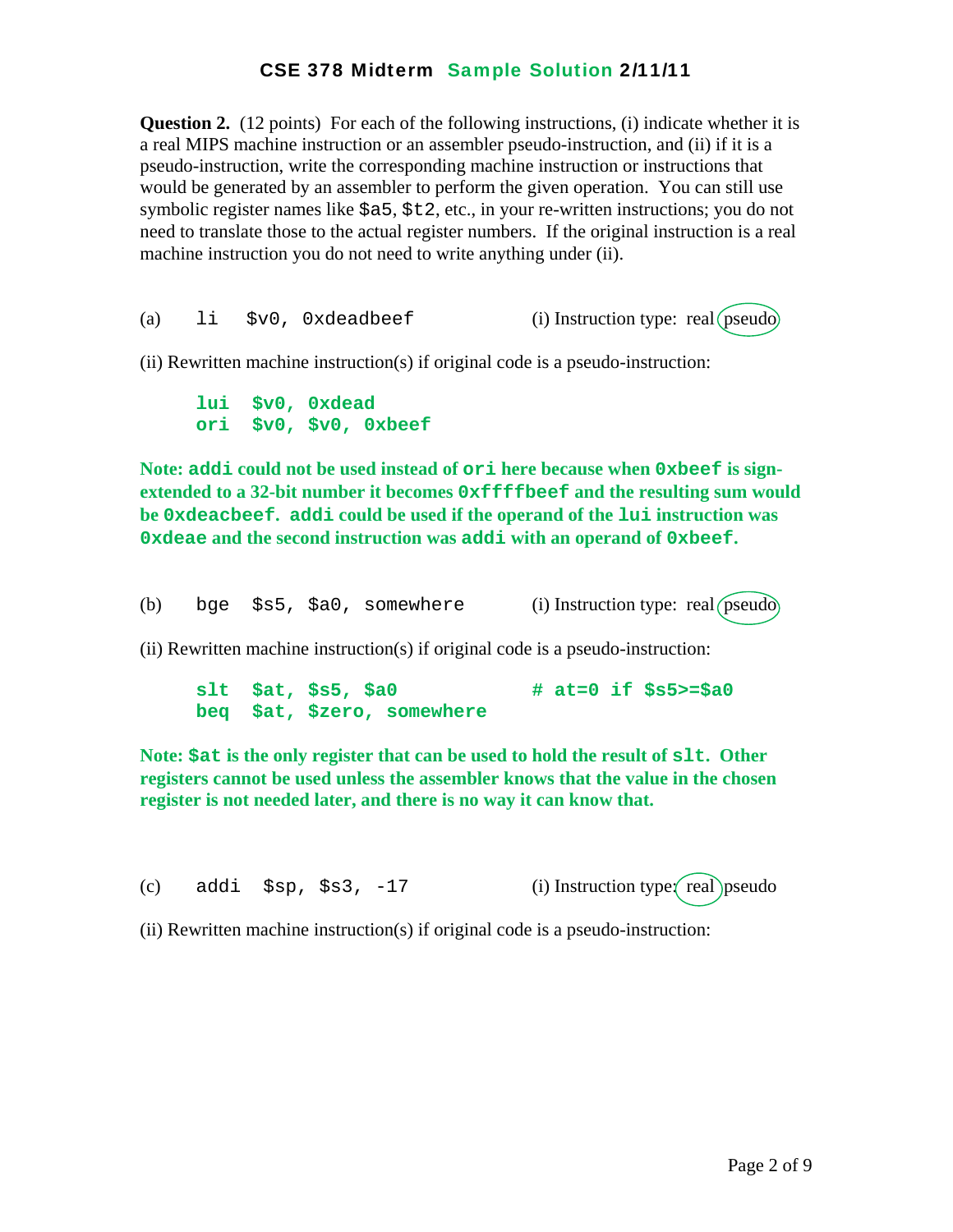**Question 3.** (25 points) MIPS Hacking. If we have a sorted list of integers, one operation we might want to perform is to insert a new value into the proper place in the list. Here is a function to do that.

```
 /* Insert val in the correct place in sorted int array A. */ 
 /* Preconditions: There are n elements currently stored in */ 
/* A[0].A[n-1], and n >= 0. The array is sorted in non- *//* decreasing order, A[0] <= A[1] <= ... <= A[n-1]. */
/* The array size is at least n+1, so there is room for a */\frac{1}{2} new value.
 void insert(int A[], int n, int val) { 
  int k = n;
  while (k > 0 \& k \& A[k-1] > val) {
     A[k] = A[k-1];
    k--; } 
  A[k] = val; }
```
Translate this function into MIPS assembly language. You should use the standard MIPS calling and register conventions. You do not need to allocate a stack frame if you do not need one. You must implement this algorithm as given, but you may use either explicit subscripting operations or pointers or both to reference array elements, whichever is more convenient. Feel free to use assembler pseudo-instructions in your solution.

Hint: Even though there are four references to array elements in the code, you probably don't need to include lots of duplicate code to recalculate each of the array element locations from scratch, one at a time.

Reminder: Remember that when evaluating  $k > 0$ &&A[k-1]>val, the second part of the condition is not evaluated if the first part  $(k>0)$  is false.

Include brief comments to make it easier to follow your code.

Write

your

answer

on the

next

page.

(You can tear this page out for reference while you work, if that is helpful.)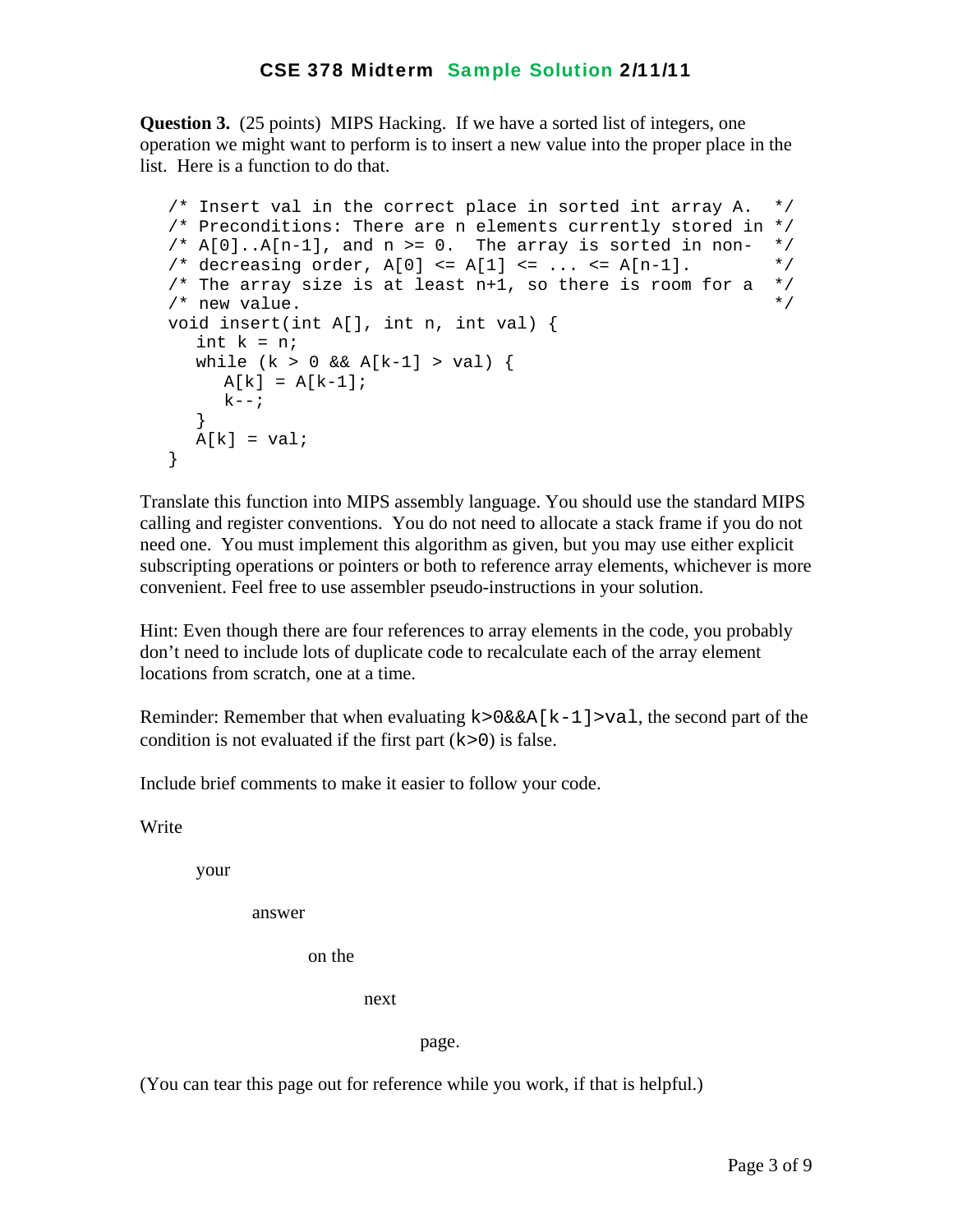**Question 3.** (cont.) Write your MIPS version here. C code repeated for reference.

```
 void insert(int A[], int n, int val) { 
    int k = n;
    while (k > 0 \& k \& A[k-1] > val) {
       A[k] = A[k-1];k--; } 
    A[k] = val; } 
insert: # register assignments: 
                         # $a0 = &A[0] (input arguments) 
                         # $a1 = n 
                         # $a2 = val 
                         # $t0 = k (temporaries) 
                         # $t1 = &A[k] 
                         # $t2 = A[k-1] 
    move $t0,$a1 # k = n
     sll $t1,$t0,2 # $t1 = k*4 
     add $t1,$t1,$a0 # $t1 = &A[k] 
loop: 
     ble $t0,$zero,done # exit if k<=0 
     lw $t2,-4($t1) # load A[k-1] 
     ble $t2,$a2,done # exit if A[k-1]<=val 
     sw $t2,0($t1) # A[k] = A[k-1] 
     addi $t0,$t0,-1 # decrement k 
     addi $t1,$t1,-4 # adjust &A[k] to match 
     j loop # repeat 
done: 
     sw $a2,0($t1) # A[k] = val 
     jr $ra # return
```
**Notes: This is a leaf function that does not call other functions and there are enough temporary registers available for the code, so there is no need to allocate a stack frame or save/restore registers.** 

**Obviously there are many ways to write the code. This solution is a straightforward translation of the original C code.**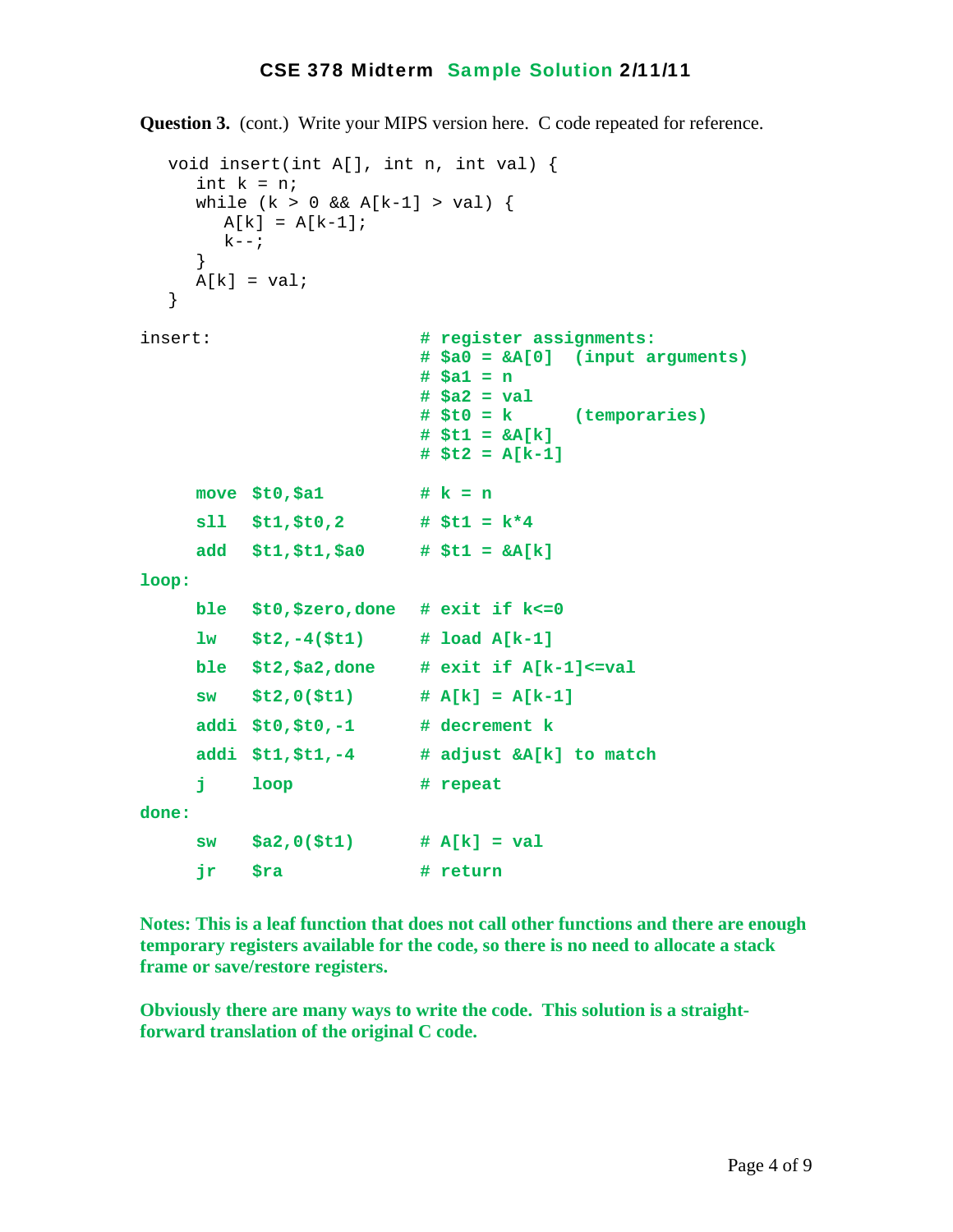**Question 4.** (22 points) Suppose we want to add support for a new set of branch instructions to our **single‐cycle** MIPS data path. These instructions branch depending on the value of a word in memory and a register, rather than a pair of registers. The new instructions are MBEQ, MBNE, MBLEZ, and MBGTZ and they work like their register counterparts. For example:

"MBEQ \$rs, \$rt, some\_label" will branch to some\_label if M[R[\$rs]] = \$rt. "MBLEZ \$rs, \$zero, some\_label" will branch to some\_label if M[R[\$rs]] <= 0

(a) Below is skeleton code from the PCAddressComputer.v module from your Lab processor. Add support for the four new branches (MBEQ, MBNE, MBLEZ, and MBGTZ) to the Verilog. For simplicity, assume they have the same values of Inst[27:26] as regular branches.

```
module PCAddressComputer(
     input [31:0] PCIn, // Address of Next Instruction (PC + 4)
     input [31:0] Inst, // Instruction
     input [31:0] RS, // value of register specified by RS field of Inst 
 input zero, // set if ALUOut == 0
 input Jump, // set if Inst indicates a jump operation
     input JR, // set if Inst is JR or JALR
 input Branch, // set if Inst is BEQ,BNE,BLEZ,BGTZ
 input MBranch, // set if Inst is MBEQ, MBNE, MBLEZ, MBGTZ
     input [31:0] M_RS, // value read from memory for MBranch
     input M_zero, 
    output reg [31:0] PCOut
     // Relevant opcodes
   parameter BEQ = 2'b00; // Branch if Equal<br>parameter BGTZ = 2'b11; // Branch if Great
                                 // Branch if Greater Than Zero
   parameter BLEZ = 2'b10; // Branch if Less than or Equal to Zero parameter BNE = 2'b01; // Branch if Not Equal
                               \frac{1}{2} Branch if Not Equal
   wire [31:0] BranchAddress = \{14\{\text{Inst}[15]\}\}\, Inst[15:0], 2'b0}; // target for a branch
    wire [31:0] JumpAddress = {PCIn[31:28]}, Inst[25:0], 2'bb; // target for a jump
    always @ (*) begin<br>PCOut = PCIn;
                               // non-jump, non-branch default
         if (Jump)
               PCOut = (JR) ? RS : JumpAddress;
         else if (Branch) begin
                case (Inst[27:26])
                    BEQ : PCOut = (zero) ? PCIn + BranchAddress : PCIn;
                     BGTZ: PCOut = (!RS[31] && !zero) ? PCIn + BranchAddress: PCIn;
                     BLEZ: PCOut = (RS[31] || zero) ? PCIn + BranchAddress : PCIn;
                     BNE : PCOut = (!zero) ? PCIn + BranchAddress : PCIn;
                    default: PCOut = 32'bX;
                 endcase
         end 
         else if (MBranch) begin /* Your code goes below here */ 
                 case (Inst[27:26]) 
                     BEQ : PCOut = (M_zero) ? PCIn + BranchAddress : PCIn;
                    BGTZ: PCOut = (!M_RS[31] && !M_zero) ? PCIn + BranchAddress: PCIn;
                     BLEZ: PCOut = (M_RS[31] || M_zero) ? PCIn + BranchAddress : PCIn;
                     BNE : PCOut = (!M_zero) ? PCIn + BranchAddress : PCIn;
                     default: PCOut = 32'bX;
                 endcase
        end    end
endmodule
```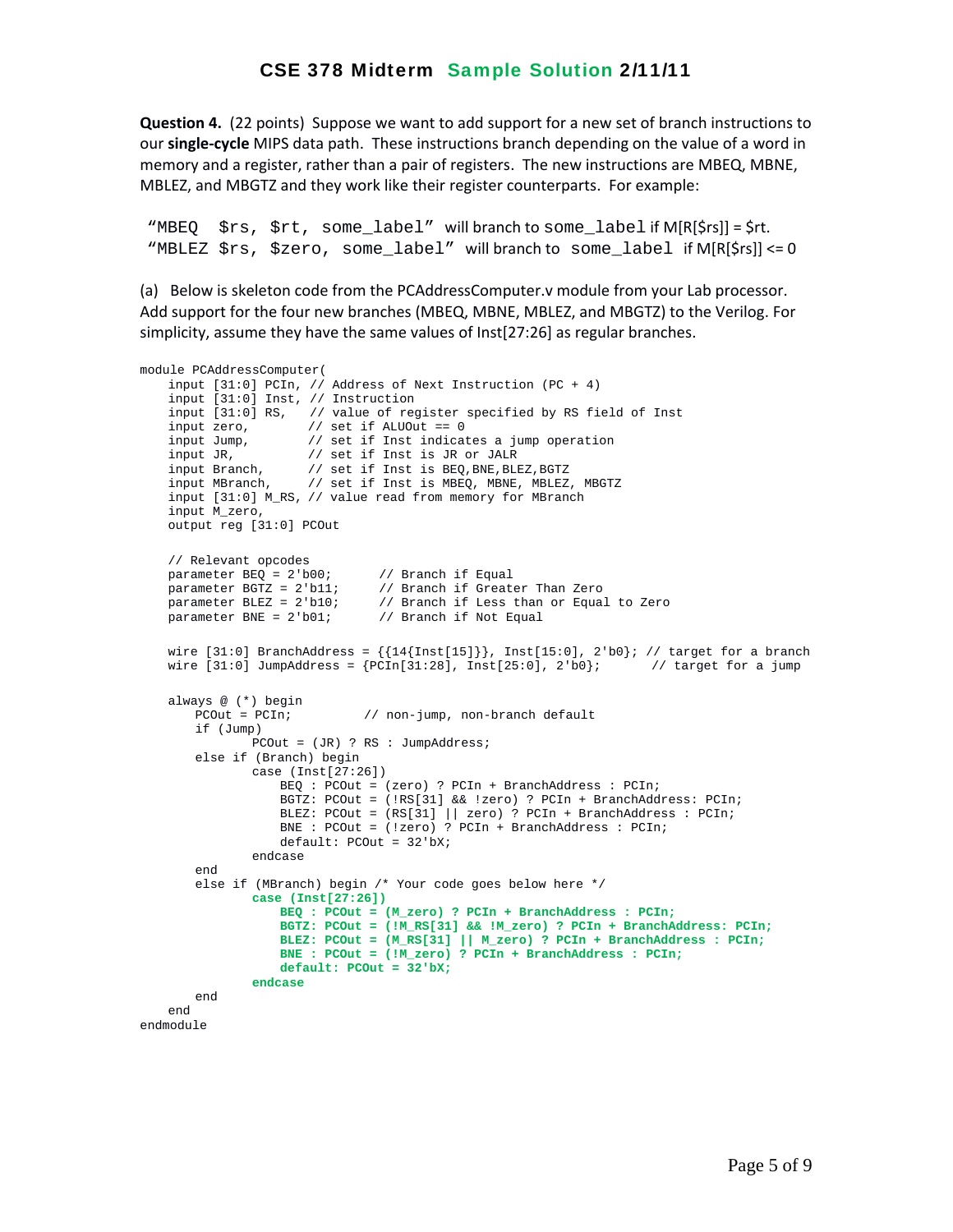**Question 4 (cont.)** (b) Now add the modified PCAddressComputer to the single cycle datapath. A modified version of this datapath is shown below, including the new PCAddressComputer. Wire-up the two new inputs to the PCAddressComputer to support the four Memory Branch instructions. You are free to add additional functional units (e.g. ALUs, muxes, etc.) to the datapath to implement the new instructions.

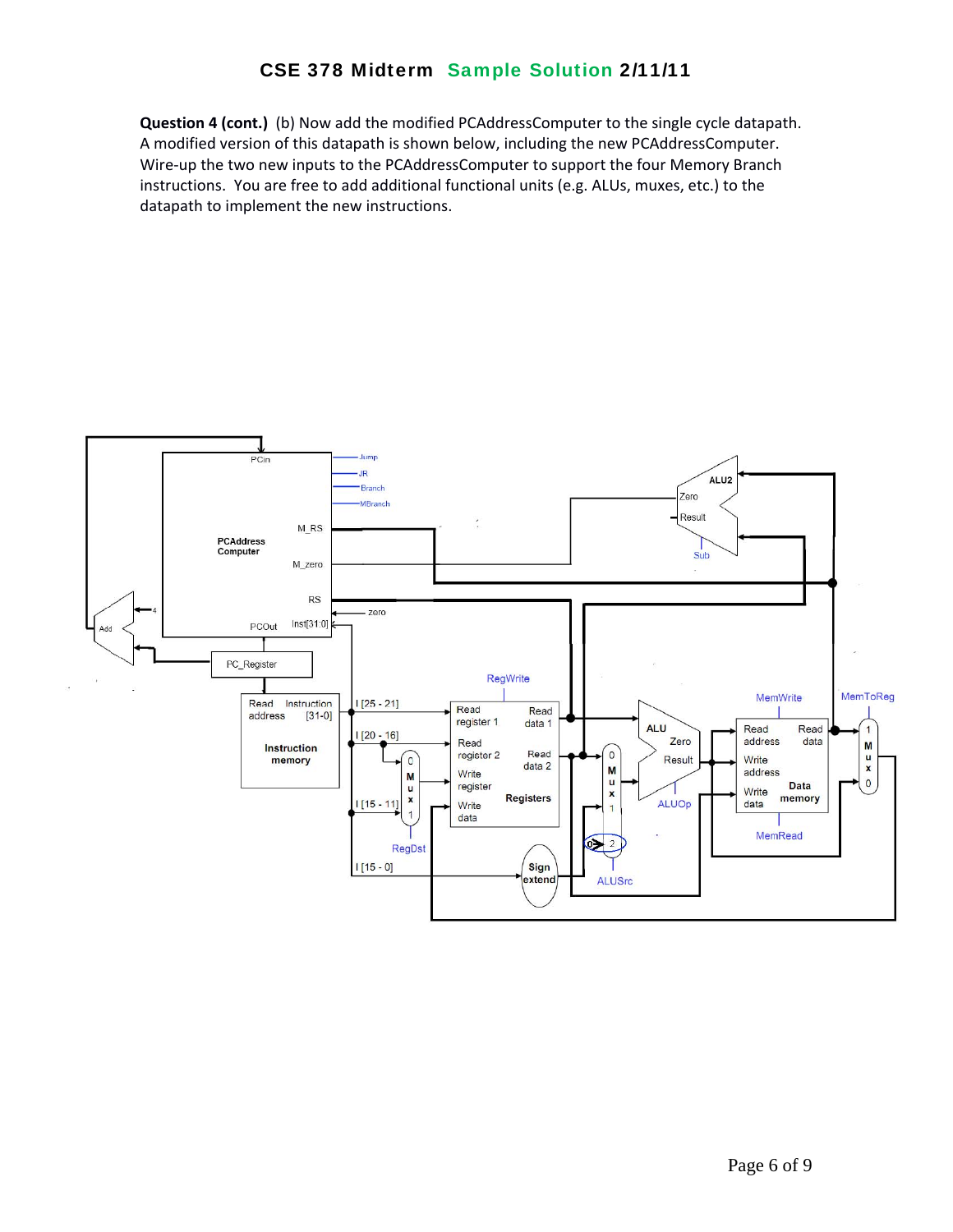**Question 5.** (18 points) Pipeline hazards. Consider this sequence of MIPS instructions.

- a) lw \$t1, 40(\$t2)
- b) add \$t2, \$t3, \$a0
- c) add \$t1, \$t1, \$t2
- d) sw \$t1, 20(\$t2)

(a) (6 points) Identify all of the data dependencies in the above instructions, whether or not they cause any hazards or stalls. You can either draw arrows in the instructions or describe the dependencies below. The instructions are labeled (a)-(d), which might be useful in identifying them in your answer.

**(a) generates value in \$t1 used in (c)** 

- **(b) generates value in \$t2 used in (c) and (d)**
- **(c) generates new value in \$t1 used in (d)**

(b) (4 points) Suppose we execute these instructions on a processor with a 5-stage pipeline with forwarding as described in class. Are there any hazards in the above sequence of instructions that will require the pipeline to stall because they can't be handled by the forwarding mechanisms? If so, where are they and why is the stall needed?

**No stalls needed. If forwarding is available, the only possible need for a stall is if the result of the lw instruction is needed before it is available in the pipeline datapath. However, when these instructions are executed, the lw result is available at the end of cycle 4 (the lw mem stage). The add instruction (c) needs that value at the beginning of cycle 5 so it is available and no stall is required.** 

(continued next page)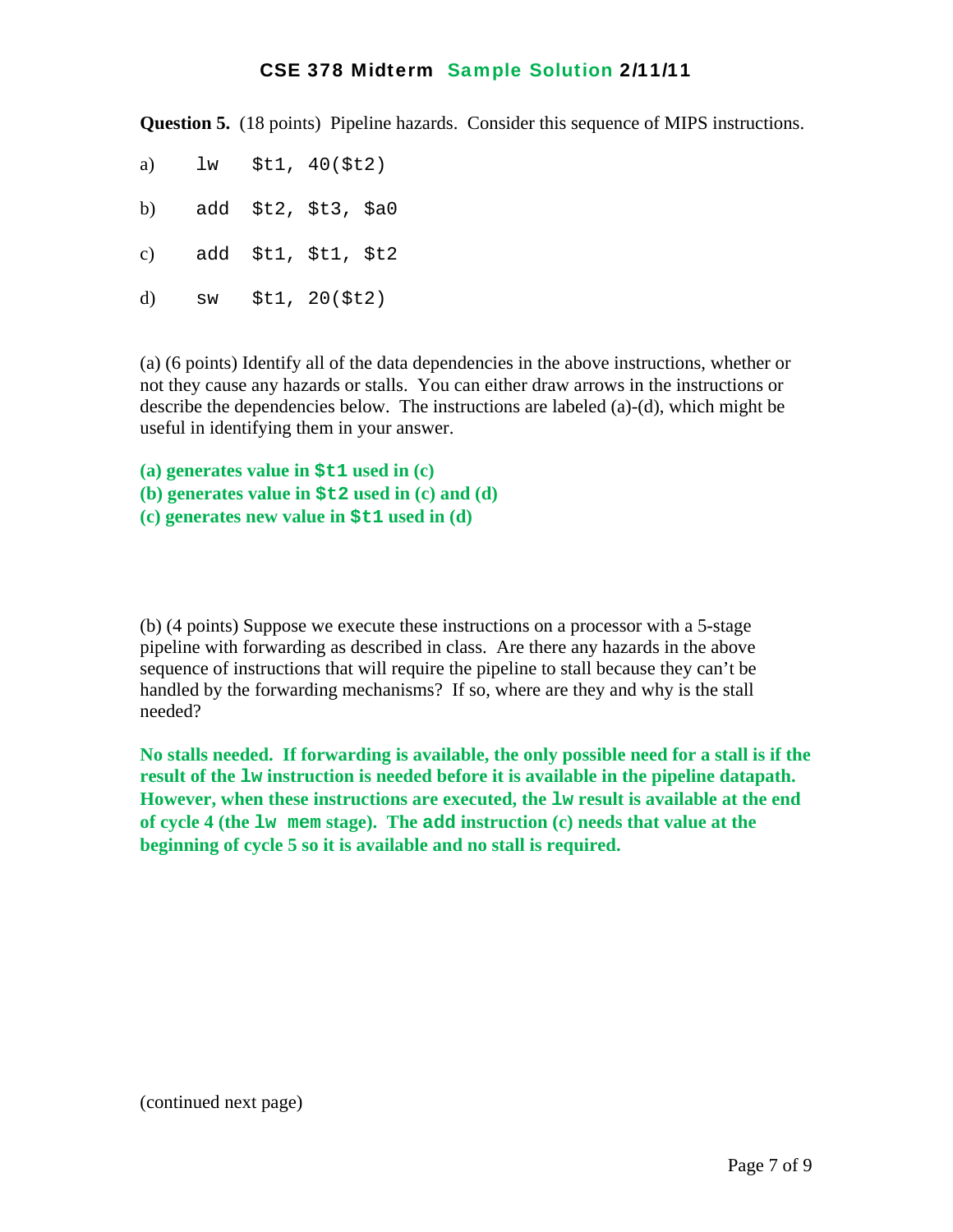**Question 5.** Pipeline hazards (cont). Instruction sequence repeated for reference.

- a) lw \$t1, 40(\$t2)
- b) add \$t2, \$t3, \$a0
- c) add \$t1, \$t1, \$t2
- d) sw \$t1, 20(\$t2)

(c) (8 points) Now let's assume we're executing these instructions on a new, prototype processor, also with our usual 5-stage pipeline. Unfortunately in this new processor the hazard circuitry is completely broken and it does not detect hazards or properly forward results or insert stalls when necessary. We need to modify the code and insert nop instructions to delay the execution of later instructions when necessary. Re-write the above code and insert the minimum number of nop instructions needed to avoid hazards that would otherwise require forwarding or stalls to produce the correct results. You may not reorder the original instructions – just insert nops where they are needed. (To insert a nop, just write nop on a line by itself. The assembler will know how to translate that into a machine instruction that does nothing except delay for a cycle.)

**If no forwarding or stalls are available, we must insert nops to ensure that values are written on or before the decode cycle of any instruction that reads them. In this case we need to inert nops before instructions (c) and (d) to wait 2 cycles each for the previous instructions to write their results. With these delays, lw instruction (a) has already written its result in \$t1 before it is needed by add instruction (c).** 

**a) lw \$t1, 40(\$t2) b) add \$t2, \$t3, \$a0 nop nop c) add \$t1, \$t1, \$t2 nop nop d) sw \$t1, 20(\$t2)**